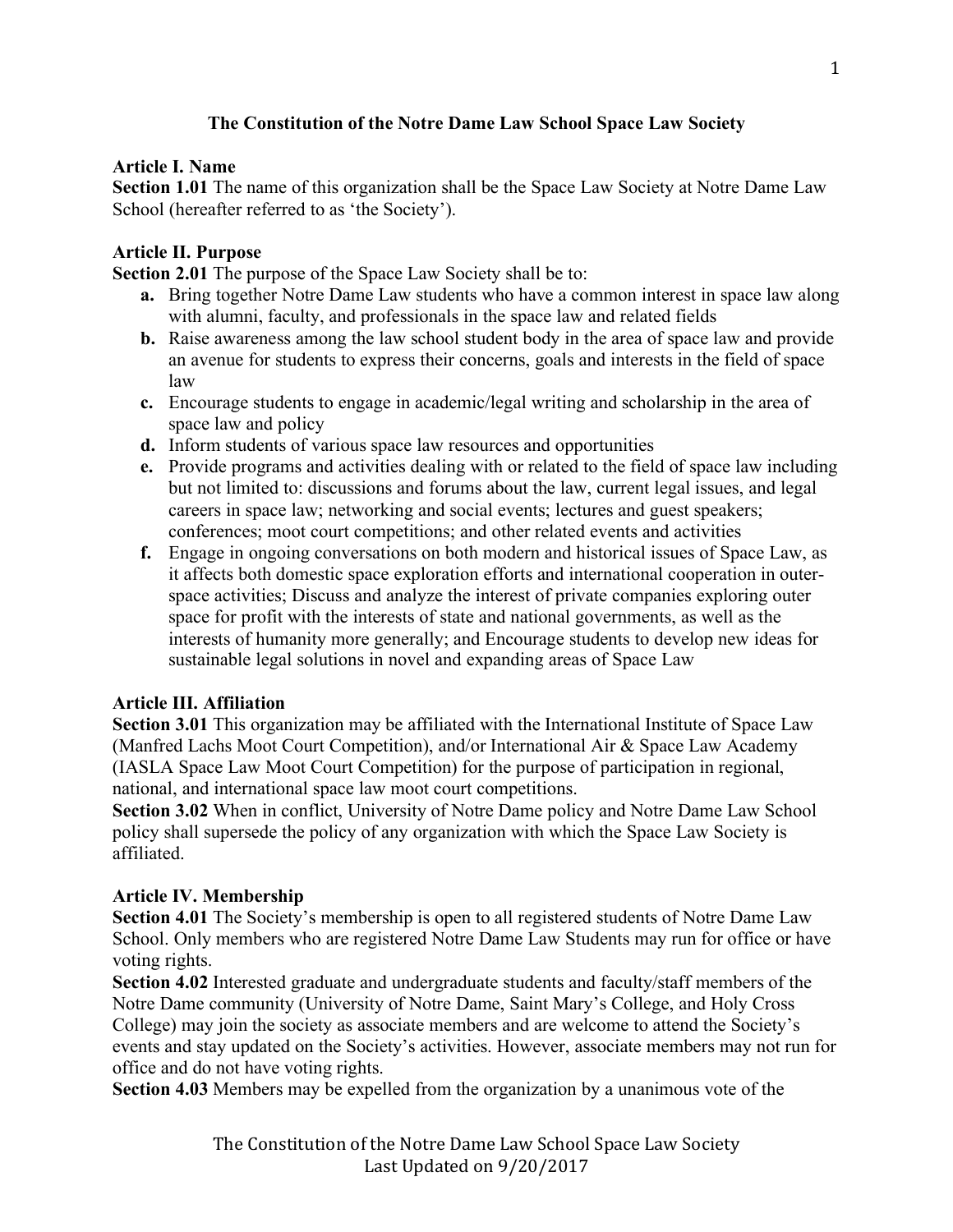Society's Officers for gross ethical or professional misconduct. Such decisions are subject to approval by the Faculty Advisor.

## **Article V. General Meetings**

**Section 5.01** The Society shall hold general meetings once per month. A listing of meeting dates shall be established by the Officers and shall be emailed to the membership no less than one week before the first scheduled meeting of each semester.

**Section 5.02** All meetings and events shall be open to the campus unless otherwise noted, however only active student members may vote at meetings. Quorum to conduct business shall be 50% of members.

**Section 5.03** The minutes of all meetings shall be published via the Society's website, listserv or social media. An email or hard copy shall also be given to the Advisor of the Society **Section 5.04** The Officers shall resolve any emergency issues taking place between general meetings, which require resolution prior to the next general meeting. The President shall make a report of such issue and its resolution at the next general meeting.

### **Section 5.05 Voting**

A quorum of active voting members is necessary for meetings held for matters that require a vote. A quorum of active voting members shall be defined as 50% plus one of the total active membership. Matters that shall be put to a vote by the membership include the following

- **a.** Electing Officers
- **b.** Proposing amendments to this Constitution
- **c.** Establishing, maintaining or raising membership dues
- **d.** Voting on any other issues requiring membership approval as laid forth by this Constitution or by the regulations of the University, Law School, or Student Bar Association

# **Article VI. Officers/Executive Board**

**Section 6.01** The governance and direction of the Society shall be vested in the President and the Officers as outlined in Article VII (hereafter collectively referred to as 'the Board'). The Board shall serve as the governing body of the Society. All officers shall report to the President, and the President shall report to the Board.

**Section 6.02** The President, with the unanimous approval of the Board, may create additional temporary Officer positions. The President shall define the responsibilities of these positions, and the position shall last until the end of the current term of the Officers, unless stated otherwise by amending the Constitution.

**Section 6.03** The Board shall be responsible for

- **a.** Representing the Society to the Notre Dame community
- **b.** Jointly planning and supporting all Society events, programs, and collaborations and ensuring that they are a society
- **c.** Approving the annual budget and spending of funds
- **d.** Advising and assisting the President on the operation of the Society

# **Section 6.04 Officer Meetings**

- **a.** The Board shall meet on a bi-weekly basis.
- **b.** The President or the Vice President shall set and send the agenda to the Board at least 24 hours before the meeting.
- **c.** The Secretary shall send the minutes and the assignments determined during the meeting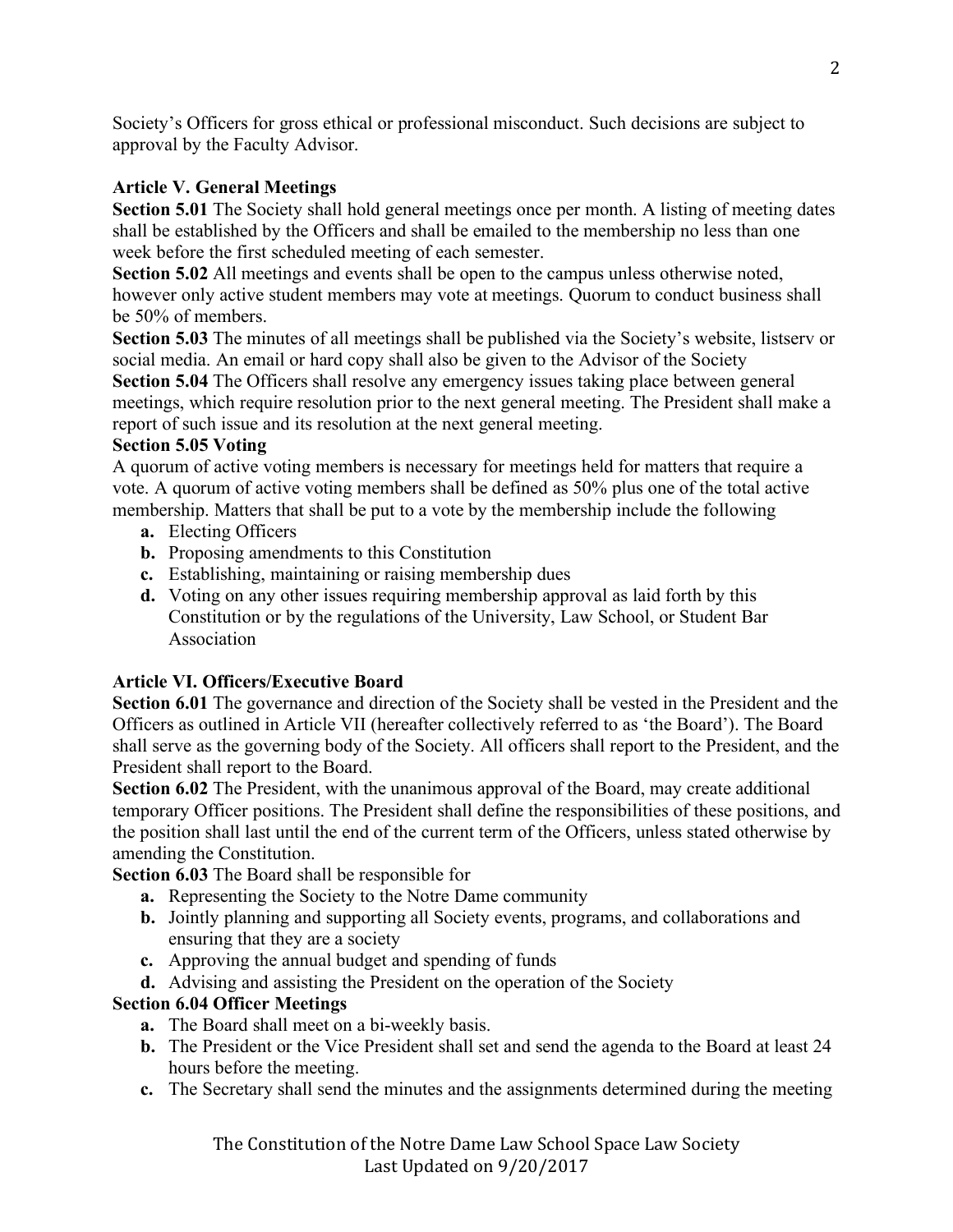to the Board no later than 24 hours after the meeting.

- **d.** All Board members are required to attend all Board meetings throughout the year. Three missed meetings without prior notification will be considered justification for dismissal.
- **e.** A majority of the Board shall constitute a quorum. A quorum must be present in order to conduct new business.
- **f.** Decisions of the board shall be made either by consensus or by majority vote of the members present unless otherwise specified by this constitution.
- **g.** If there is a tie on the Executive Board, then the side with the President on it shall prevail.
- **h.** The President may veto any action or decision of the Board. A veto may be overruled by a unanimous vote of the remaining board members or by a 2/3-majority vote of the membership.

#### **Section 6.05 Requirements/Qualifications**

- **a.** Only law students who are rising into their second or third year may serve as officers.
- **b.** Each Officer must be able to commit to serve the Society for a full academic year in the elected position; those studying abroad or off campus will not be able to serve unless the membership agrees by a 2/3 majority vote to split the term with another candidate during the election process
- **c.** Only current officers are eligible to run for President. However if no current Officers are willing or able to serve as President, then the position shall be open to any member.

### **Section 6.06 Selection of Officers**

All Society officers shall be elected before April 1 and will serve a term of May 1-April 30. The time between elections and April 30 shall serve as a transition period for new officers. Officer elections will consist of the following three-step process: (a) Nominations, (b) Elections, and (c) Run Off Elections

- **a. Nominations:** The membership and the law school student body shall be made aware of the election process a week before the scheduled date of elections. Nominations will be solicited for each position at the beginning of the election meeting. Any active member may nominate either themselves or a fellow member to any of the officer positions (for the position of President see Section 6.05c). Candidates can be nominated for more than one position, but they may not be elected to more than one position.
- **b. Elections:** Each candidate is entitled to present an oral speech to the active members, which may not exceed five minutes, followed by a question and answer period from the membership not to exceed three minutes. Only active members present at the meeting shall cast a vote, and only these votes shall count toward the 50%+1 required margin for election to office. The votes will be counted by the highest-ranking officer not running in the election. The order of elections shall follow the order of Officers in Article VII.
- **c. Run Off:** In the event that no candidate receives at least 50%+1 percent of the vote of the active members, a run-off election shall be held between the two candidates receiving the most votes.

#### **Section 6.07 Dismissal/Resignations/Vacancies**

#### **a. Dismissal**

**i.** An officer shall be dismissed, if he/she is judged to be deficient in his/her duties as decided by a unanimous agreement of the remaining officers and the advisor. The advisor shall oversee the dismissal process to ensure a fair and democratic process. A review hearing by the Board and the Advisor will take place, and the officer in question will be allowed to make his/her case to the Board.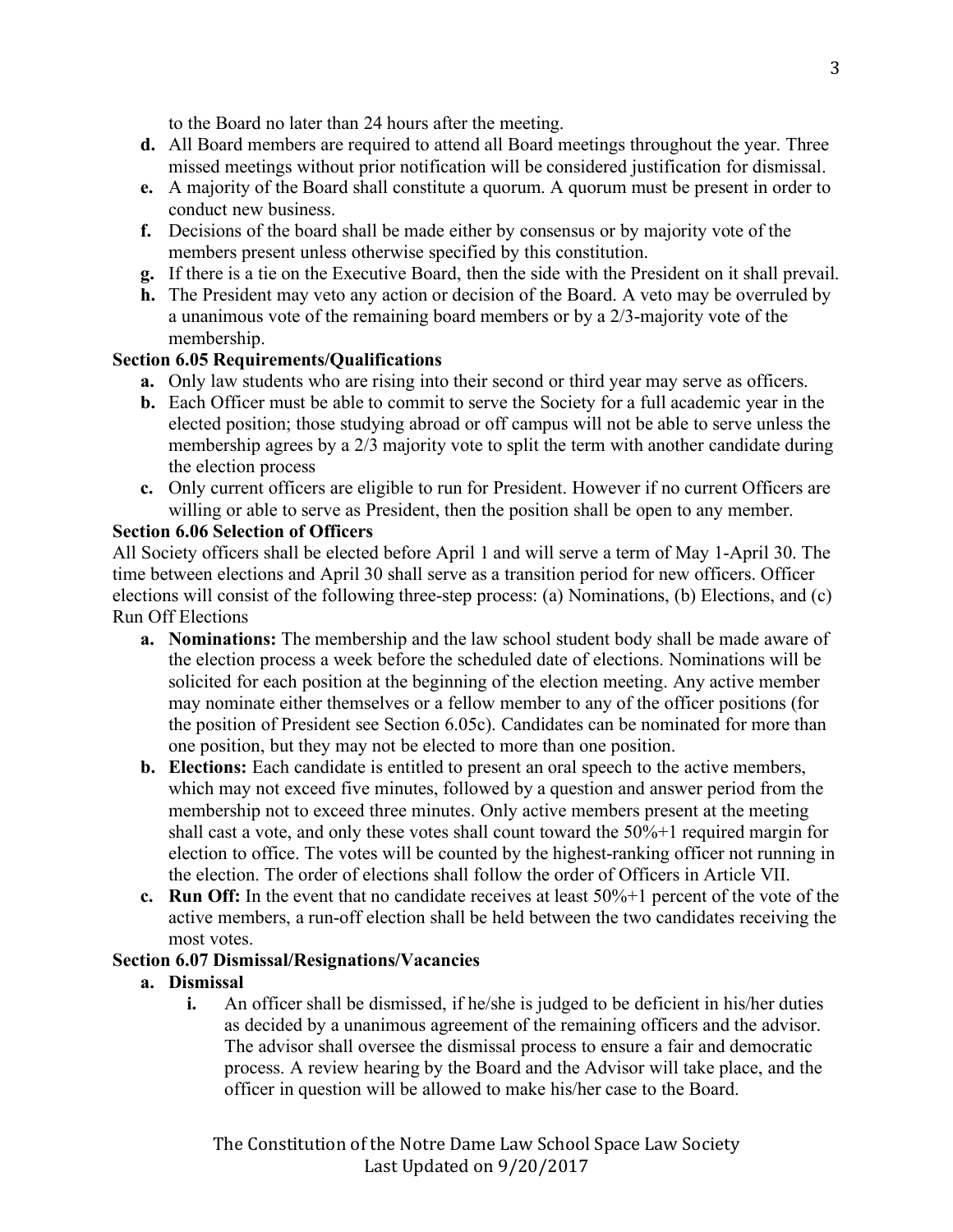- **ii.** The President may also temporarily suspend an officer from their duties, until the Board has reached a decision on the issue of the dismissal of the office in question.
- **iii.** Causes for Dismissal include
	- **1.** Failure to effectively fulfill the duties and assignments of their office as outlined in this Constitution or as directed by the President
	- **2.** Failure to effectively communicate with the President or other Officers
	- **3.** Failure to regularly attend meetings and events without justifiable reason
	- **4.** Abusing their office and/or compromising the integrity of the Society

## **b. Resignation**

- **i.** The President, either directly, or indirectly through the Faculty Advisor, may request the resignation of any Officer in order to avoid the dismissal process
- **ii.** Resignations of officers, whether requested or otherwise, must be submitted in writing or email to the President, Board, or Advisor.

### **c. Vacancies**

- **i.** In the case of a vacancy of the President, the Vice President shall become President.
- **ii.** If there is a vacancy in any other Officer position, the President shall either appoint a temporary replacement with the unanimous advice and consent of the Board, or shall call a special general meeting to hold a special election within two weeks of the vacancy. The special election shall be held in the manner of election defined in Section 6.06.
- **iii.** Until the vacancy is filled, the President or Vice President shall take on the duties and responsibilities of the vacant position.

# **Article VII. Officers & Responsibilities**

# **Section 7.01 President**

- **a.** Shall serve as the Chief Executive Officer
- **b.** Shall preside over and set the agenda for all general and officer meetings
- **a.** Shall represent the Society to the campus and community at large and act as the chief spokesperson and official contact for the Society
- **c.** Shall conduct, manage, and direct the affairs and development of the Society, and shall maintain ultimate responsibility for its operation
- **d.** Shall oversee all other officers, shall ensure that all other officers perform the duties of their respective offices, and shall delegate authority, responsibilities and give assignments to officers as he/she sees fit
- **e.** Shall work directly with the Advisor to ensure the organization is operating within the expectations of the University
- **f.** Shall establish an effecting relationship with the Student Bar Association, Student Activities Organization, and other university administrative departments
- **g.** Shall keep the Officers, Advisor, and the membership informed of the condition of the Society

#### **Section 7.02 Vice President**

- **a.** Shall assist the President with specific responsibilities as needed
- **b.** Shall coordinate the efforts and activities of the officers and any committees or representatives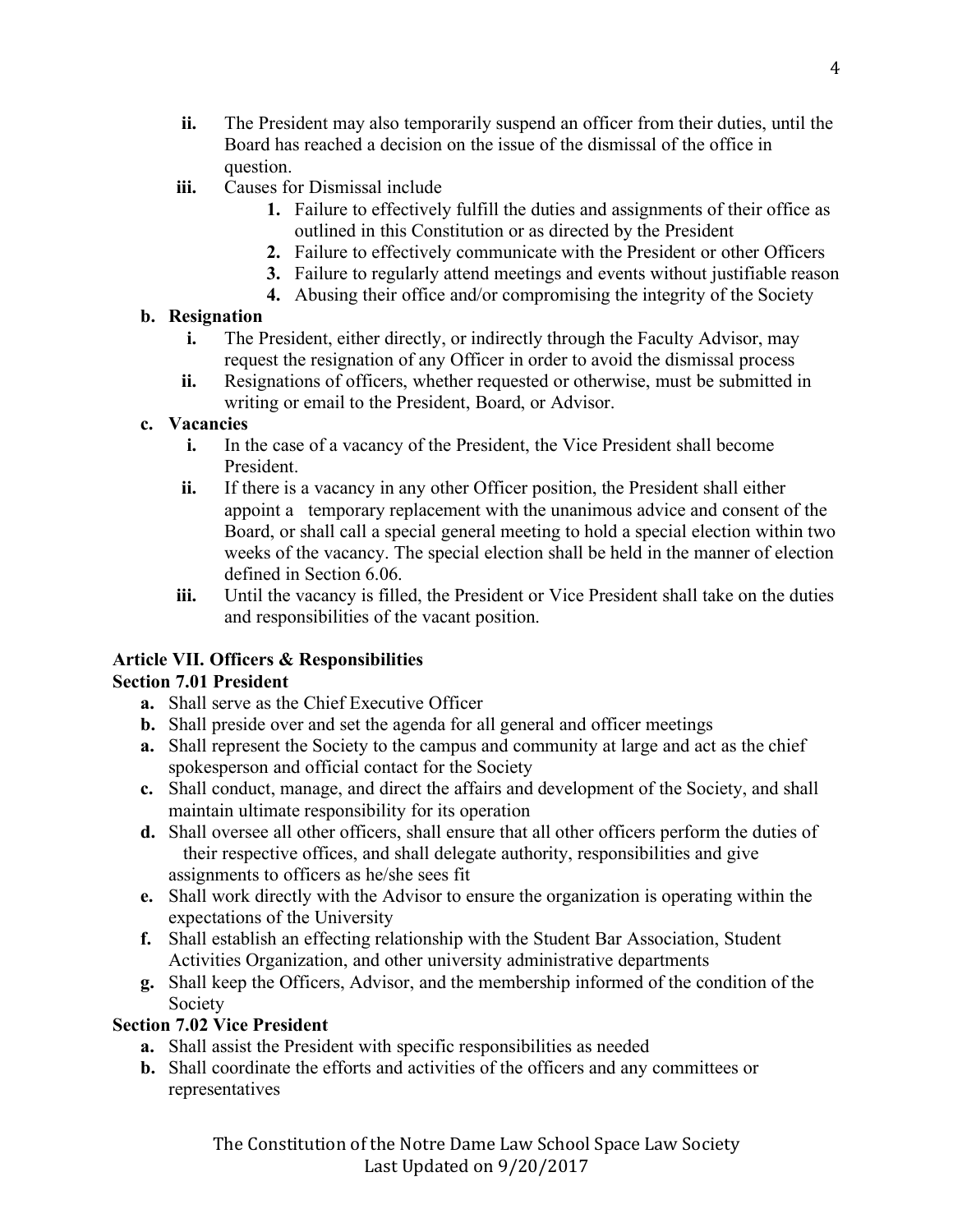- **c.** Shall carry out the duties of the President in his/her absence
- **d.** Shall oversee any/all projects that have not been assigned to a committee or another officer
- **e.** Shall fulfill the duties of any office that is vacant until that office has been filled
- **f.** Shall be responsible for promoting and publicizing the Society, and its programs, activities and events
- **g.** Shall coordinate the publicity of the organization including any press/news releases to campus or local news, social media, flyer/poster approval, and/or the MMU

## **Section 7.03 Secretary**

- **a.** Shall keep detailed minutes of all meetings, and maintain all records of the Society
- **b.** Shall be responsible for maintaining the membership roster and listserv, and shall keep the membership informed of all upcoming events and activities
- **c.** Shall be responsible for scheduling and reserving spaces for all meetings, events, and making sure that they do not conflict with each other
- **d.** Shall be responsible for transferring all necessary information to the incoming officers during transitions
- **e.** Shall make sure that the Society and its Officers comply with all relevant University, Law School, SBA, and SAO policies and regulations
- **f.** Shall make sure that all required registrations, forms, and documents, including an updated Constitution and updated list of Officers and Advisor, are on file with the Student Activities Office

### **Section 7.04 Treasurer**

- **a.** Shall oversee and coordinate all financial, fundraising, and development activity
- **b.** Shall be responsible for conducting the yearly or semester Student Bar Association process, and for preparing the annual organizational budget, event budgets, and any financial budget requests/appeals
- **c.** Shall be responsible for maintaining complete and accurate financial records, and for ensuring the Society's compliance with all University, Law School, and Student Bar Association financial regulations and guidelines
- **d.** Shall be the only officer, other than the President, allowed to withdraw money from accounts

# **Section 7.05 Events Director**

- **a.** Shall be responsible for developing, planning, coordinating, and publicizing all Society events and programs
- **b.** Shall coordinate the scheduling and spacing for all events with the Secretary and ensure that no conflicts as to scheduling exist
- **c.** Shall ensure that the Society is abiding by all relevant University and Law School event policies and that all events are registered and submitted on the law school calendar
- **d.** Shall submit a budget for each event to the Treasurer
- **e.** Shall work with other organizations and departments to co-host events

**f.** Shall stay apprised on all upcoming evens that the Society may be able to participate in

# **Section 7.06 Moot Court Director**

- **a.** Shall conduct, manage, and direct the affairs and development of the Society's Space Law Moot Court teams, and shall maintain ultimate responsibility for their operation
- **b.** Shall recruit and select team members, determine the format of team selection, and shall work with the Advisor to recruit coaches and guest judges to assist the team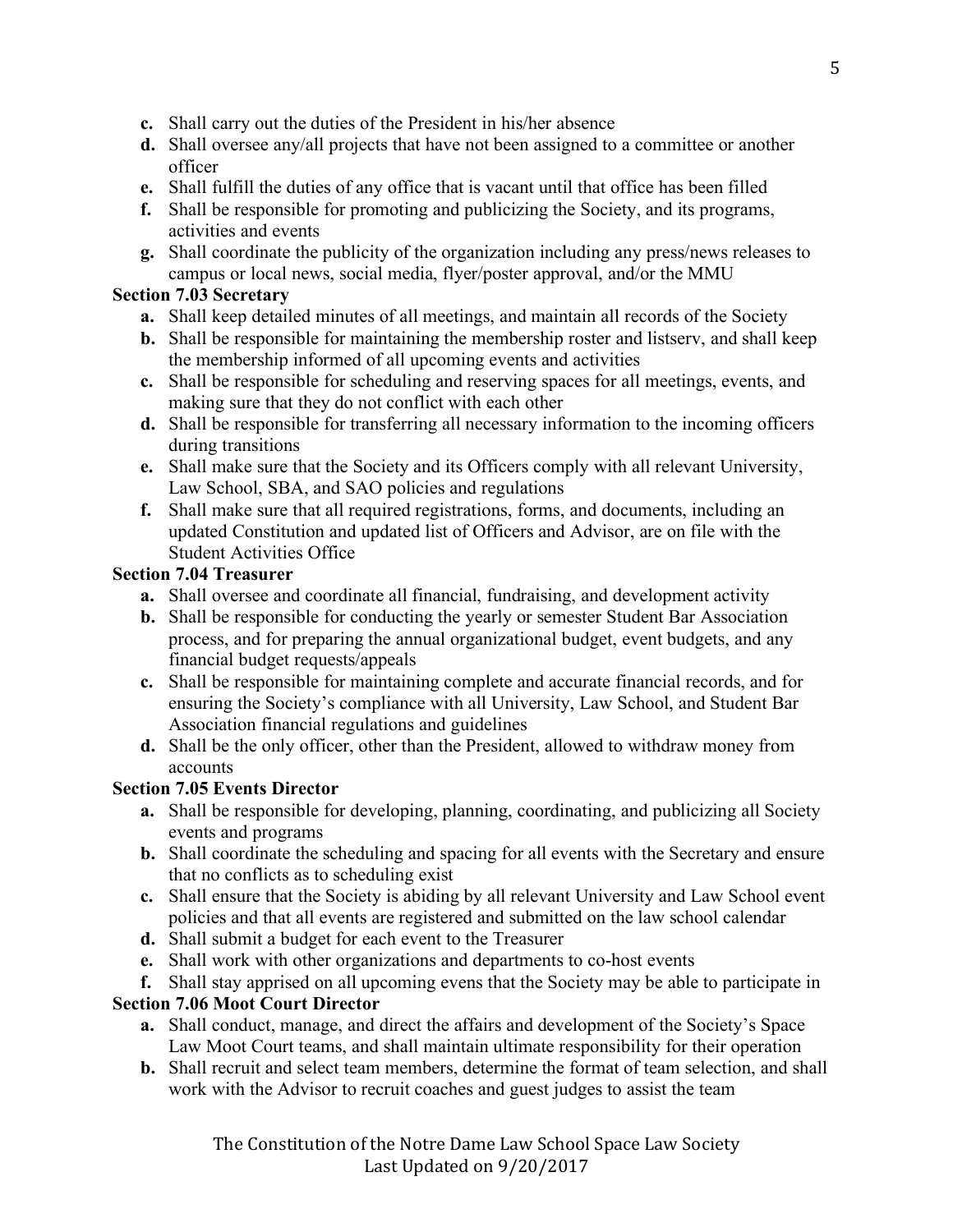- **c.** Shall handle the administrative responsibilities of the teams, including
	- **i.** Organizing lodging and transportation for competitions
	- **ii.** Coordinating the scheduling and spacing for all team practices and meetings
	- **iii.** Conducting all necessary registration and serving as the contact person
	- **iv.** Procurement and distribution of all competition and case materials and documents
	- **v.** Organizing fundraising efforts and recruiting sponsors in coordination with the Treasurer
	- **vi.** Submitting a budget for the teams to the Treasurer
	- **vii.** Maintaining and updating all team rosters and contact info
	- **viii.** Storing and maintaining all past ballots, forms, pictures, and other historical documents of the teams

## **Article VI. Advisor**

**Section 6.01** The President shall select an advisor, subject to unanimous approval by the Society's officers. The advisor shall be appointed no later than April 1 to serve a term from May 1- April 30. The Advisor must be a full-time Notre Dame Law School faculty member or administrator. The Secretary shall register the name of the new advisor along with the names of the newly elected officers with the Student Activities Office annually. The advisor will be informed of all meetings and activities of the Society and may call a special meeting of the Society to discuss concerns for the ongoing nature of the Society.

**Section 6.02** The Advisor's duties shall include:

- **a.** Meeting with the Officers on a regular basis
- **b.** Attending Society meetings and activities when possible
- **c.** Staying informed of all plans, activities, and programs of the organization
- **d.** Assisting with the implementation of an officer transition program
- **e.** Assisting the group in the development of realistic goals for the academic year
- **f.** Serving as a liaison between the Society and the law school administration and faculty
- **g.** Helping resolve conflicts between members as necessary
- **h.** Fulfilling any other duties required by the Student Activities Office

#### **Article VII. Committees/Representatives**

**Section 7.01** The Society's officers shall decide on an annual basis, if ad-hoc committees need to be established in order to advance the Society's position on campus or for any other specific short-term tasks. The term of the committee shall last no longer than the end of the term of the current officers, unless the committee is re-approved.

**Section 7.02** Committees will be chaired either by the Vice President, or a committee chair appointed and approved by a majority of the Officers. The duties of the committee chair shall include selecting members to serve on their committee, coordinating and chairing committee meetings, and keeping the Officers abreast of the plans and intentions of the committee. Ad hoc committees shall report directly to the President or Vice President.

**Section 7.03** The Society's Officers shall decide on an annual basis, if 1L and LLM students shall be appointed as representatives in order to represent 1L and LLM interests. Representatives will be selected at the first general meeting of the academic school year, and shall serve until the end of the academic year. The 1L and LLM Representatives are not Officers and shall not vote at Officer Meetings but they may attend Officer Meetings and participate in discussions. They may be selected either by the procedures outlined in *Section 6.06* or by unanimous agreement of the